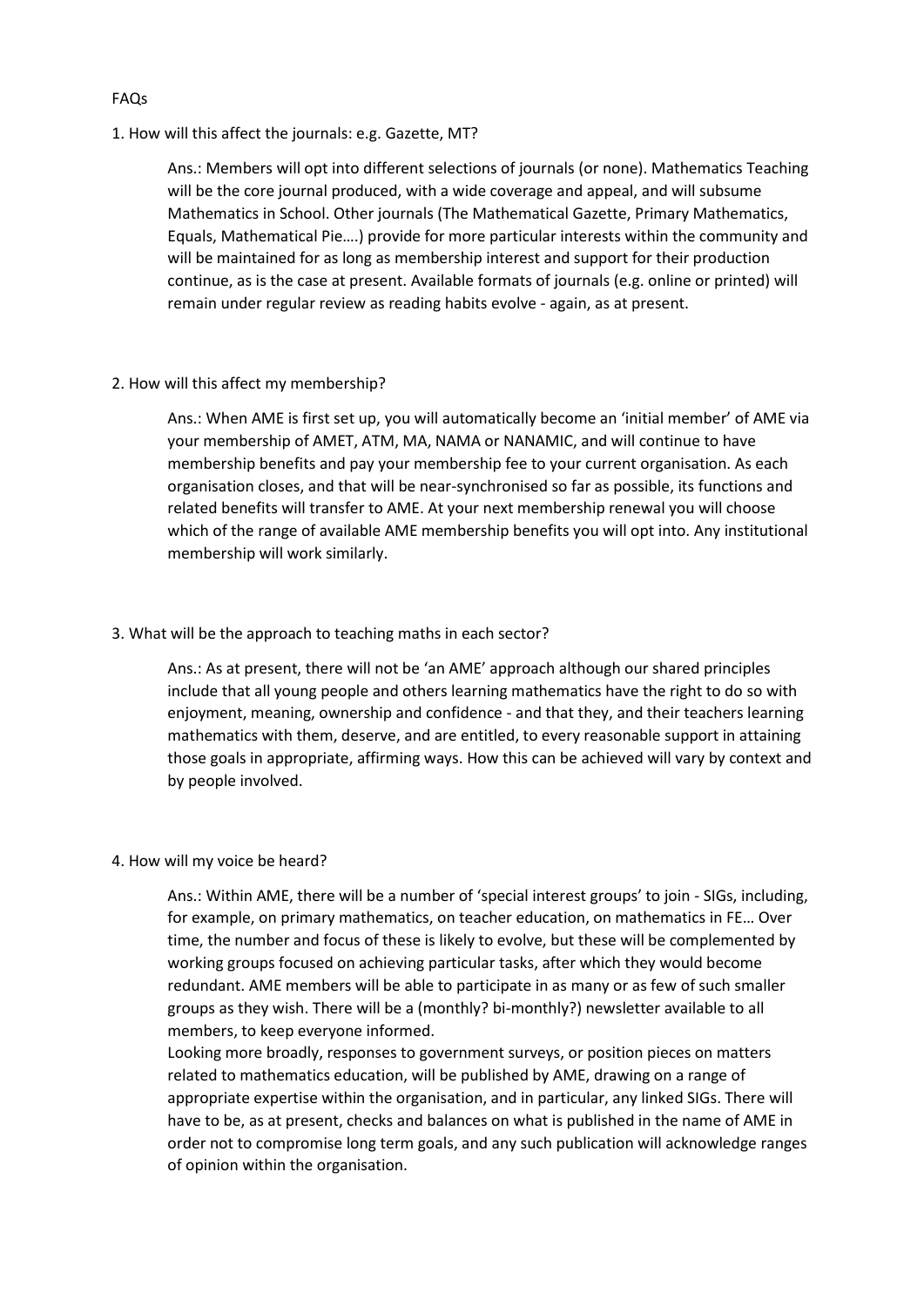5. Why should I join now? I have been fine up to now without joining a professional organisation, what is in it for me?

Ans.: A single organisation can be much stronger and support more vibrant professional and personal networks and opportunities. AME will offer a range of mathematics – and mathematics education – related opportunities not available elsewhere, face to face and remotely, in an independent, non-commercial setting. You'll be able to take advantage of as much or as little of that as you choose. AME is about promoting the health of mathematics education in this country – for all young people, as well as more mature learners – and supporting those who work in it. We think that's an organisation worth joining.

### 6. What will I get for my membership?

Ans.: That depends on what you opt into. All members will have access to a range of webbased mathematics education resources and support communities, and receive monthly newsletters that update them as to other opportunities and developments. You'll be able to opt to receive one or more of a variety of high-quality journals, join a local group, take part in up to date evidence-based development opportunities including conferences, take an active or low-profile role in one of a number of special interest groups (SIGs).... - and be recharged by mixing with a range of ideas and others working with, or interested in, mathematics education.

#### 7. What is the membership structure? NQT, student teacher?

Ans.: There is a choice of membership packages available, depending on what journals you want to receive, and the stage in your career. We think it's really important to encourage beginner teachers to find a professional home independent of school or college pressures, so there are special rates available for those at the beginning of their careers. There is even 'associate membership' for those up to 18 who want to subscribe to our 'young mathematicians' journals, as well as membership for your whole institution.

### 8. Will there be branches and/or local events?

Ans.: Yes. To begin with, those will develop from existing MA/ATM branches, but as membership expands, we anticipate there will be a demand for more branches that can offer opportunities for face to face mathematics and ideas for learning and teaching.

## 9. Will there be conferences?

Ans.: Yes, and again, these will develop over time to accommodate preferences of members. We anticipate that to begin with, there will be an annual residential conference with particular strands, but also some one-day conferences each with a particular focus.